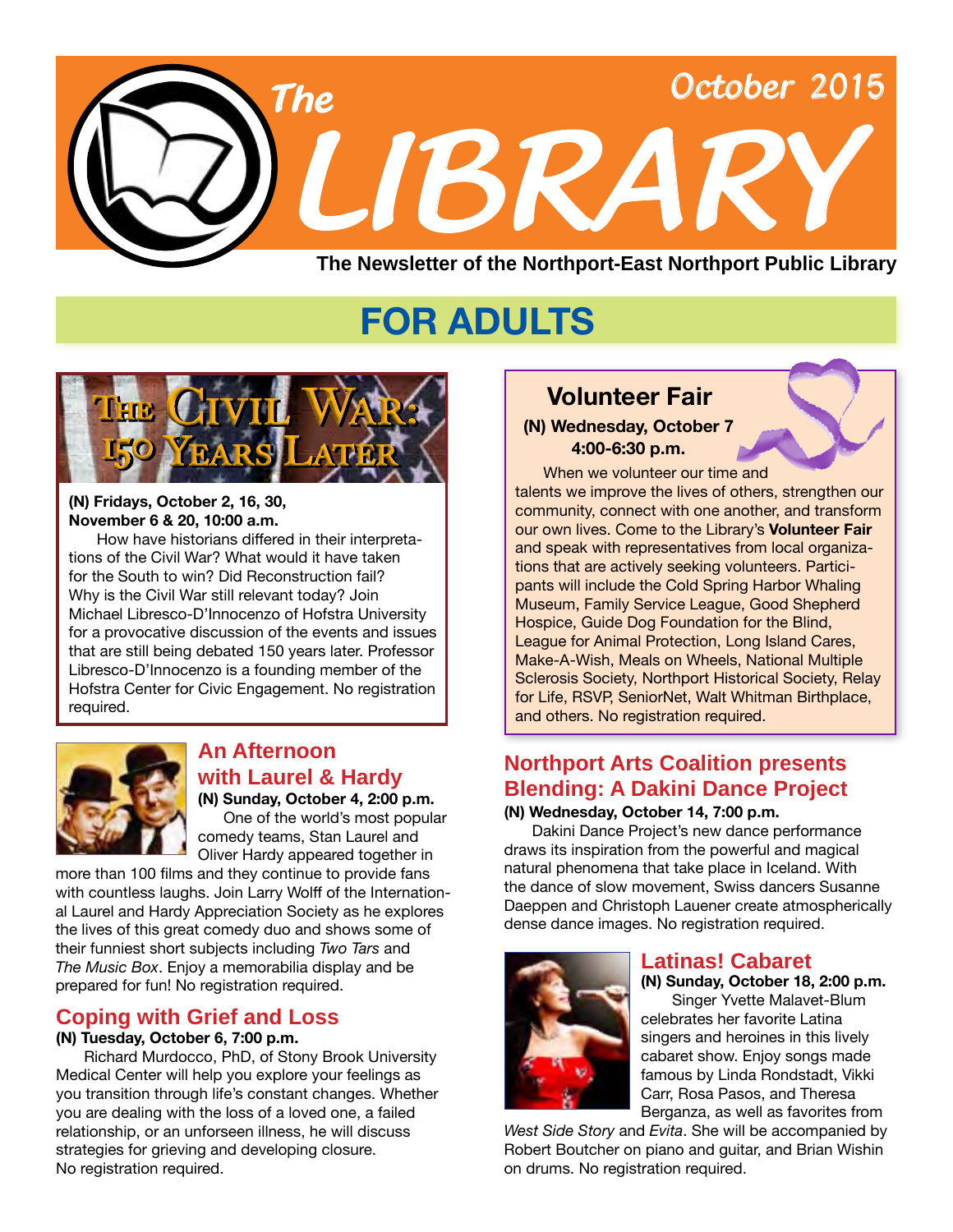**(N) Thursday, October 1, 7:00 p.m.**

 This month our nonfiction book group will discuss *The Men Who United the States* by Simon

Winchester. Copies are available at the Northport Library Circulation Desk.

### **Short Story Central**

#### **(N) Tuesday, October 6, 7:00 p.m.**

This month we take a look at stories from *Nothing Gold Can Stay* by Ron Rash. Please pick up your copies of the stories at the Circulation Desk.

#### **Page Turners**

#### **(N) Thursday, October 8, 2:00 p.m.**

Join our afternoon group for a discussion of *Wait Till Next Year* by Doris Kearns Goodwin. Copies will be available at the Northport Library Circulation Desk.

### **Novel Ideas**

#### **(N) Monday, October 26, 7:00 p.m.**

Our new season begins with a discussion of *The Art of Fielding* by Chad Harbach. Please pick up your copy of the book at the Northport Library Circulation Desk.

## **FOR ADULTS**

### **Truth Be Told BOOK GROUPS**

*Coming Soon:* **SHREDDING EVENT Saturday, November 7 2:00-4:00 p.m. at the East Northport Library**

### **Do-ing Music presents The Canta Libre Chamber Ensemble**

#### **(N) Friday, October 23, 7:30 p.m.**

The Northport Arts Coalition, in cooperation with the Library, presents Canta Libre. This world-class ensemble recently appeared at Bruno Walter Auditorium at Lincoln Center. Their performance will include pieces by Piazzolla, Grandjany, Villa-Lobos, Saint Seans, and Massenet, among others. A meet-the-artists reception will follow. No registration required.



\$5 fee is payable at registration which begins October 3 at either library building. ([NENA533](http://alpha2.suffolk.lib.ny.us/search/?searchtype=X&SORT=D&searcharg=nena533&searchscope=43))



**Meet the Authors:** *The Brockhurst File*

**(N) Tuesday, October 27, 7:00 p.m.** Attorneys Lynne Adair Kramer and Jane Dillof Mincer know all about the unpredictable world of matrimonial law. Their new novel, *The Brockhurst File,* is both a gripping legal tale and a lighthearted look at the challenges

of a female lawyer. In addition to discussing this juicy behind-the-scenes look at divorce, the authors will talk about their writing experience and share tips for new authors. Copies of the book will be available for purchase and signing. No registration required.

## **Senior Options & Resources in the Town of Huntington**

**(N) Wednesday, October 28, 2:30 p.m. (EN) Thursday, October 29, 10:00 a.m.**

Melissa-Robyn Levitan from the Town of Huntington Outreach Services will describe the extensive resources available to seniors including the Nutrition Center, Adult Day Care Program, residential repair, transportation, and much more. No registration required.

## **The Tastiest Fall Ever with Chef Rob Scott**

**(N) Thursday, October 29, 7:00 p.m.** Join Chef Rob as he demonstrates how to make acorn squash



with crushed almond biscotti, pear and toasted walnut mixed greens with champagnecranberry vinaigrette, and spiced cranberry and apples over pound cake. Bring your appetite! A non-refundable

#### **Book-A-Trip to Lyndhurst Castle & Union Church**

**Friday, December 11, 2015**



**Departure:** 7:30 a.m. from the William J. Brosnan building parking lot (across from Northport Library)

**Return:** 6:00 p.m.

**Cost:** \$98 per person (checks only, non-refundable, payable to Northport-East Northport Public Library)

- **Itinerary:** Our day begins with a guided tour of Lyndhurst Castle. Decorated for the holidays, this Gothic Revival mansion overlooking the Hudson River was once the home of tycoon Jay Gould. Following lunch at the Carriage House, we will visit historic Union Church with its windows by Matisse and Chagall.
- **Registration:** Register in person beginning Saturday, October 24, 9:00 a.m. at the Northport Library. Ticket limit: 2 per patron on first 2 days of sale. NENPL Library card required. ([NENA5](http://alpha2.suffolk.lib.ny.us/search/?searchtype=X&SORT=D&searcharg=nena535&searchscope=43)35)



## **FOR ADULTS**

#### **Medicare Counseling**

**(N) Tuesday, October 20, 9:30-11:30 a.m. by appt.** A volunteer from HIICAP will provide individual counseling to answer your questions about Medicare and supplementary insurance. Registration begins October 13 at either library or online. [\(NENA532\)](http://alpha2.suffolk.lib.ny.us/search/?searchtype=X&SORT=D&searcharg=nena532&searchscope=43)

### **Let's Talk: English Conversation**



**(EN) Fridays, October 2 & 16, 7:00 p.m.** Practice your English with our informal conversation group. No registration required.

#### **Quick Reads**

#### **(EN) Friday, October 30, 7:00 p.m.**

This informal reading group is designed for intermediate English language learners. Pick up this month's reading selections at the Circulation Desk.

#### **Introduction to Photoshop**

**(EN) Wednesday, October 7, 7:00 p.m.** Learn how to size, shape, color, filter, and retouch digital photos. For intermediate and advanced computer users. Registration began September 23 at either library or online. [\(NENC170\)](http://alpha2.suffolk.lib.ny.us/search/?searchtype=X&SORT=D&searcharg=nenc170&searchscope=43)

#### **iPad & iPhone: Questions & Answers**

#### **(EN) Monday, October 26, 7:00 p.m.**

 Apple-certified trainer John Budacovich will answer your questions about the iPad and iPhone. The new Apple operating system, OS X El Capitan, will also be discussed. No registration required.

### **SeniorNet: The iPhone**

#### **(EN) Thursday, October 8, 4:00 p.m.**

Join us for an overview of iPhone features including online access, texting, emailing, apps, and settings. No registration required.

#### **Intermediate Microsoft Excel**

#### **(N) Wednesday, November 4, 7:00 p.m.**

Learn more about this popular spreadsheet program including functions, ranges, macros, and charting. Prerequisites: Introduction to Microsoft Excel or equivalent. Registration begins October 21 at either library or online. ([NENC017](http://alpha2.suffolk.lib.ny.us/search/?searchtype=X&SORT=D&searcharg=nenc017&searchscope=43))

### **Introduction to Microsoft Excel**

**(N) Wednesday, October 28, 7:00 p.m.**

Learn the basics of this popular spreadsheet program. Topics will include editing, formatting, worksheets, and formulas. Prerequisite: intermediate computer knowledge. Registration begins October 13 at either library or online. ([NENC083](http://alpha2.suffolk.lib.ny.us/search/?searchtype=X&SORT=D&searcharg=nenc083&searchscope=43))

#### **Introduction to Computers: Part 1**

#### **(EN) Thursday, October 15, 10:00 a.m.**

This class for the computer novice covers how to work with the desktop and mouse, open and close programs, and more. Registration begins October 1 at either library or online. ([NENC176](http://alpha2.suffolk.lib.ny.us/search/?searchtype=X&SORT=D&searcharg=nenc176&searchscope=43))

#### **Introduction to Computers: Part 2 (N) Monday, October 19, 10:00 a.m.**

 In this follow-up to Part 1, you will work with files and learn basic word processing skills. Prerequisites: Introduction to Computers or equivalent. Registration begins October 5 at either library or online. [\(NENC157\)](http://alpha2.suffolk.lib.ny.us/search/?searchtype=X&SORT=D&searcharg=nenc157&searchscope=43)

#### **SeniorNet: Internet Security**

**(N) Wednesday, October 14, 4:00 p.m.**

Help protect your computer from cyber attacks. Join us to learn about anti-virus software, firewalls, malware, private browsing, and security settings. No registration required.

#### *October is Computer Learning Month*



### **Creation of Star Wars (N) Thursday, October 22,**

**7:00 p.m.**

 Join film historian Clive Young as he traces the history of the original *Star Wars* trilogy. This exciting, multimedia program explores George Lucas' inspirations for the characters, stories, and settings, and follows the backstage drama behind the films. No registration required.

#### **Alternative Email Services to SuffolkWeb**

**(EN) Wednesday, November 4, 2:00 p.m. (N) Monday, November 9, 2:00 p.m.**

 The SuffolkWeb email service, which began in 1996, is ending on December 31, 2015. Join Digital Services Librarian Stephen Ingram as he demonstrates alternative email services to help you get up and running before the deadline. No registration required.

#### **Networking in Real Life**

#### **(N) Wednesday, October 21, 7:00 p.m.**

 Networking can be difficult and can make many of us uncomfortable. Join Allen Hecht, Senior Counsel at National Grid and Adjunct Professor at Touro Law Center, as he explores the basics of networking and teaches useful strategies to help you override the anxiety. No registration required.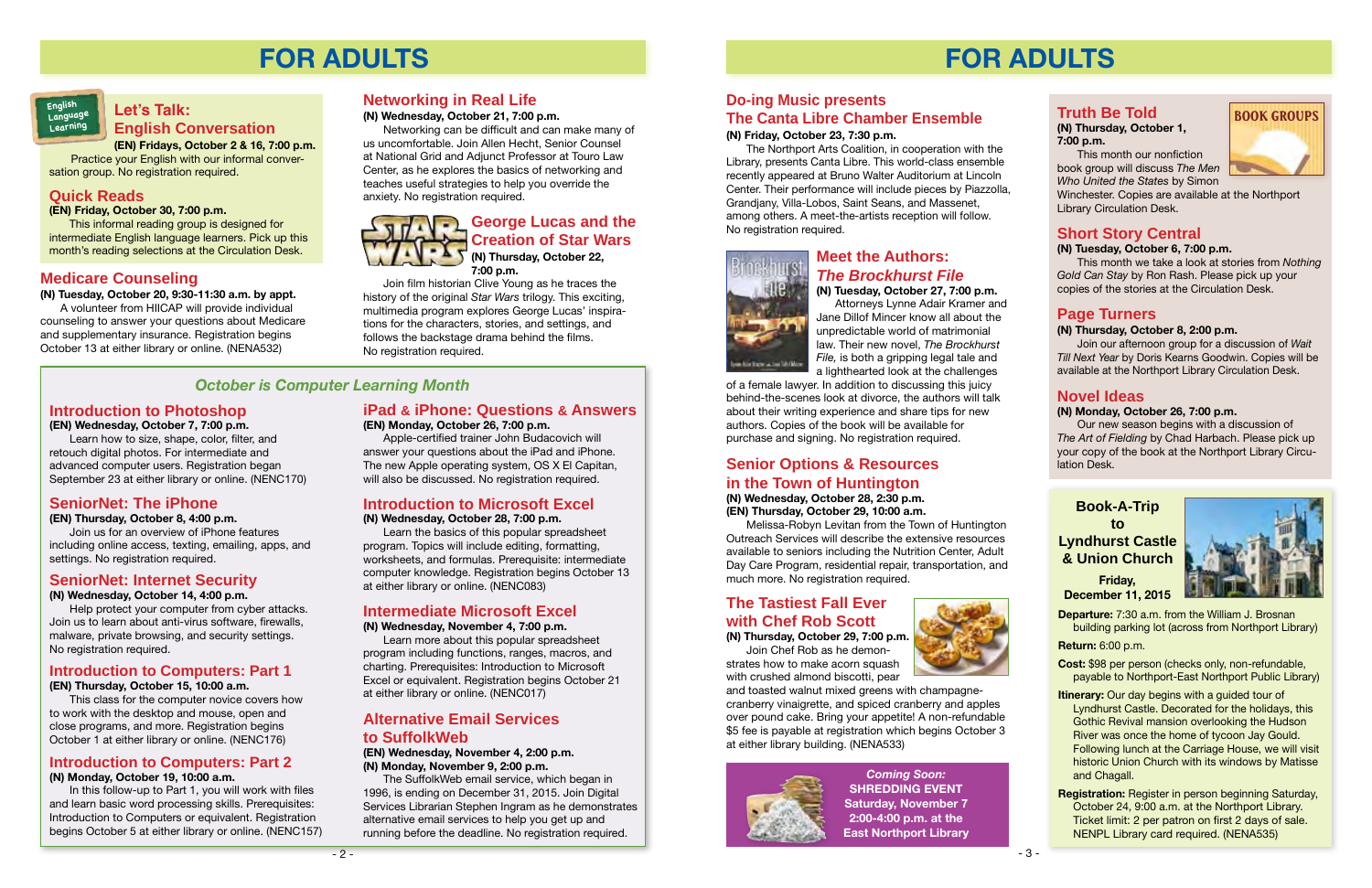

| 2015<br>r                                                                                                                                                                                                                                                                                                                                                                                                                        |                                                                                                                                                                                                                                                                                                             |                                                                                                                                                                        |
|----------------------------------------------------------------------------------------------------------------------------------------------------------------------------------------------------------------------------------------------------------------------------------------------------------------------------------------------------------------------------------------------------------------------------------|-------------------------------------------------------------------------------------------------------------------------------------------------------------------------------------------------------------------------------------------------------------------------------------------------------------|------------------------------------------------------------------------------------------------------------------------------------------------------------------------|
| <b>Thursday</b>                                                                                                                                                                                                                                                                                                                                                                                                                  | <b>Friday</b>                                                                                                                                                                                                                                                                                               | <b>Saturday</b>                                                                                                                                                        |
| <b>Registration begins for Babies</b><br>Boogie on 10/10; Boo-Hue Lights<br>on 10/14; Friday Night Science on<br>10/16; Web-Sight-ing on 10/22;<br>and Children's Series Programs<br>jistration begins for Introduction<br>Computers: Part 1 on 10/15<br><b>istration begins for Teen</b><br>grams and Volunteer Opportunities<br>2, 3 Learn with Me (N) 10 am<br>try Readers (EN) 2:30 pm<br><b>AT/SAT Preparation Workshop</b> | $\mathbf 2$<br>The Civil War: 150 Years Later<br>$(N)$ 10 am<br>*Books Can (EN) 10 am<br>Books a Poppin' (N) 10 am<br>Let's Talk (EN) 7 pm<br>*Fandom Friday: Poketober!<br>$(N)$ 7 pm                                                                                                                      | 3<br><b>Registration begins for</b><br>The Tastiest Fall Ever on 10/29<br>*Defensive Driving (N) 9 am                                                                  |
| $6:15$ pm<br>th Be Told (N) 7 pm<br>8<br>*1, 2, 3 Learn with Me<br>$(N)$ 10 am<br>Page Turners (N) 2 pm<br><b>Senior Net: The iPhone</b><br>$(EN)$ 4 pm<br>Art Talk (EN) 7 pm                                                                                                                                                                                                                                                    | 9<br><b>Registration begins for</b><br><b>Halloween Costume Concert</b><br>on 10/30<br>*Books Can (EN) 10 am<br>Books a Poppin' (N) 10 am<br>Movie: Cinderella (N) 2 pm<br>*Go Global: Ireland (N) 4 pm                                                                                                     | 10<br>*On-Your-Own Train Trip to<br>New York City departs 9:18 am<br>*Babies Boogie (EN) 10 am                                                                         |
| 15<br>*1, 2, 3 Learn with Me<br>$(N)$ 10 am<br>*Introduction to Computers:<br>Part 1 (EN) 10 am<br><b>*Teen Chess Club Volunteers</b><br>(N) 6:45 pm<br>Chess Club (N) 7 pm                                                                                                                                                                                                                                                      | *Books Can (EN) 10 am<br>Books a Poppin' (N) 10 am<br>The Civil War: 150 Years Later<br>(N) 10 am<br>Movie: Cinderella (EN) 2 pm<br>*Friday Night Science Teen<br>Volunteers (EN) 6:15 pm<br>Let's Talk (EN) 7 pm<br>*Friday Night Science (EN) 7 pm<br>*Can You Survive the Zombie<br>Apocalypse? (N) 7 pm | 17<br><b>Registration begins at</b><br><b>East Northport for</b><br><b>AARP Smart Driver Course</b><br>on 11/5 & 11/12                                                 |
| 22<br><b>*Crafty Teen Volunteers</b><br>$(N)$ 6:45 pm<br><b>George Lucas and the</b><br><b>Creation of Star Wars (N) 7 pm</b><br>*Web-Sight-ing (N) 7 pm                                                                                                                                                                                                                                                                         | 23<br><b>Books a Poppin'</b><br>$(N)$ 10 am<br>Movie: Love and Mercy (N) 2 pm<br><b>Block Party!</b> (N) 7 pm<br><b>*Teen Writers Workshop</b><br>$(N)$ 7:30 pm<br><b>Do-ing Music presents</b><br><b>The Canta Libre Chamber</b><br>Ensemble (N) 7:30 pm                                                   | 24<br><b>Registration begins for</b><br><b>Book-A-Trip to Lyndhurst</b><br><b>Castle &amp; Union Church</b><br>on 12/11<br>*Wicked Cool Cupcakes<br>for Teens (N) 1 pm |
| 29<br>*Time for Tots (N) 10 am<br><b>Senior Options &amp; Resources in</b><br>the Town of Huntington<br>(EN) 10 am<br>Poetry Readers (EN) 2:30 pm<br><b>*The Tastiest Fall Ever</b><br>with Chef Rob Scott (N) 7 pm                                                                                                                                                                                                              | 30<br><b>Registration begins</b><br>for Go Global: Australia<br>on 11/13<br>The Civil War: 150 Years Later<br>$(N)$ 10 am<br>Movie: Love and Mercy (EN) 2 pm<br>*Halloween Costume Concert<br>$(EN)$ 7 pm<br>Quick Reads (EN) 7 pm                                                                          | 31                                                                                                                                                                     |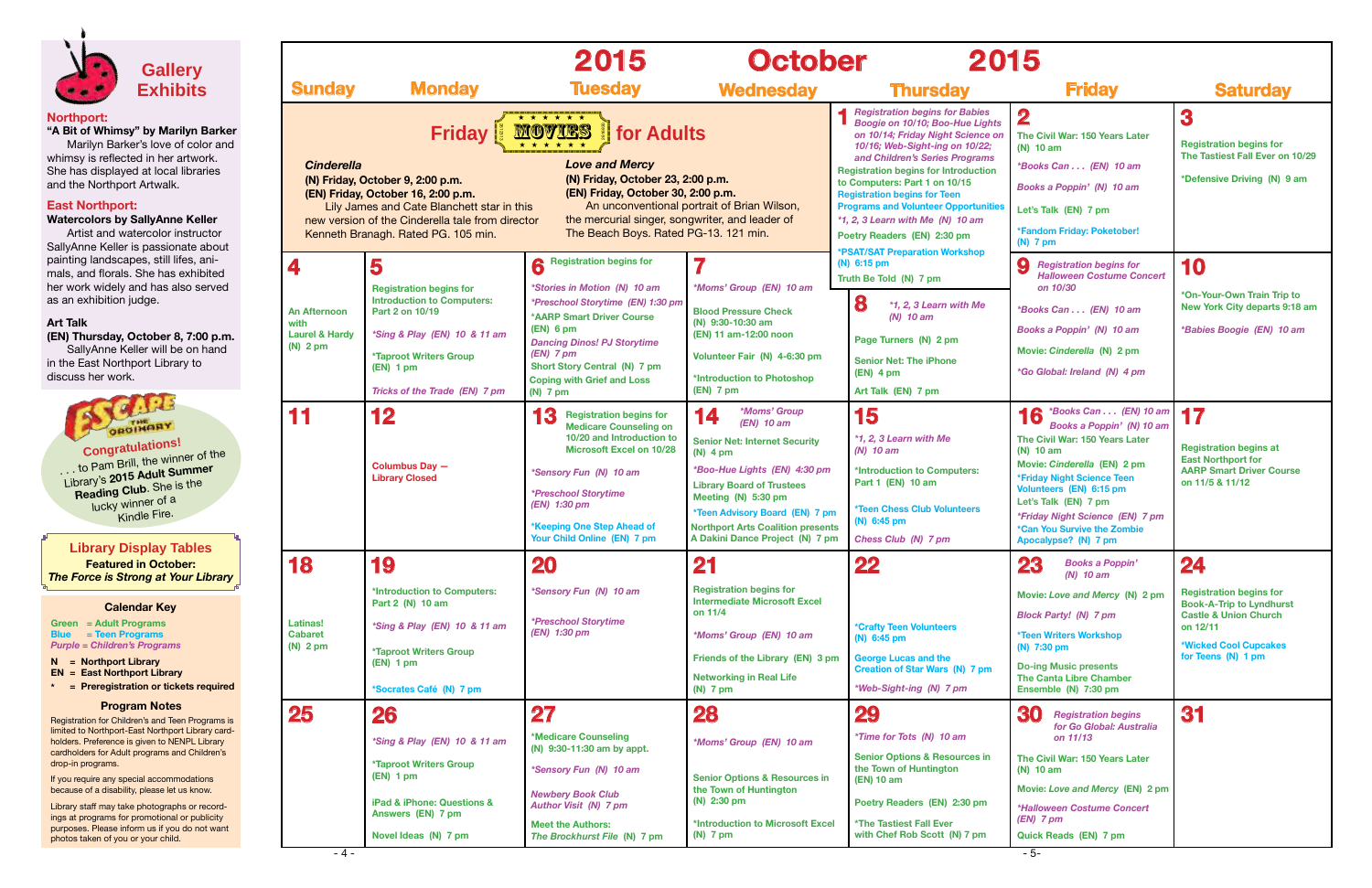## **FOR CHILDREN**

- 7 -

#### **Keeping One Step Ahead of Your Child Online: (EN) Tuesday, October 13, 7:00 p.m.** *For parents of elementary and*

*middle school children*

School counselors Jim Durand and Dr. Alan Tenor will explore some of the popular websites visited by elementary and middle school kids. A focus will be on privacy settings and online safety. Suggested websites will be reviewed and parents will see online safety videos that they can share at home. Registration is underway at either library or online. (60 min.) [\(NENY766\)](http://alpha2.suffolk.lib.ny.us/search/?searchtype=X&SORT=D&searcharg=neny766&searchscope=43)

## $\frac{\partial^2 f}{\partial x^2}$  Newbery Book Club **Author Visit**



*Children 1-4 years with adult; siblings welcome* Children learn to use their minds as well as their muscles while having fun building with blocks and playing with other children. (45 min.) No registration required, however space is limited.

#### **(N) Tuesday, October 27, 7:00 p.m.**

*Children in grades 4 and up* Come meet bestselling author

Kimberly Brubacker Bradley who will answer your questions about her writing process and discuss her



new, critically acclaimed book *The War that Saved My Life*. (60 min.) No registration required, however seating preference will be given to Newbery Club members.

**(EN) Monday, October 5, 7:00 p.m.** *Children in grades 3-5*

 Discover the secrets behind baffling illusions and meet other kids who love magic. You may bring in a magic trick and get tips from a professional magician. (45 min.) No registration required.

**(N) Fridays, October 2, 9, 16, 23, 10:00 a.m.** *Children birth-5 years not yet in kindergarten; siblings welcome*

Stop by for this drop-in storytime. We will read stories, sing songs, and share rhymes and fingerplays in this interactive program for families. (30 min.)

## $\frac{d}{dx}$ ନ୍ତୁ Tricks of the Trade

### **Babies Boogie**

#### **(EN) Saturday, October 10, 10:00 a.m.**

*Children 3 months-23 months with adult; siblings welcome* Your little musician will be singing and moving to songs from around the world and keeping the beat with

props and musical instruments. (45 min.) Registration begins October 1 at either library or online. [\(NENJ670\)](http://alpha2.suffolk.lib.ny.us/search/?searchtype=X&SORT=D&searcharg=nenj670&searchscope=43)

#### **Web-Sight-ing**

## **Block Party! drop**

#### **(N) Thursday, October 22, 7:00 p.m.**

#### **(N) Friday, October 23, 7:00 p.m. in**

*Children in grades 2-5*

Create a neon-colored spider and web craft that will make a great Halloween decoration. (45 min.) Registration begins October 1 at either library or online. [\(NENJ674\)](http://alpha2.suffolk.lib.ny.us/search/?searchtype=X&SORT=D&searcharg=nenj674&searchscope=43)

#### **Friday Night Science**

**(EN) Friday, October 16, 7:00 p.m.** *Children 5 years and up with adult; no siblings*

 Enjoy an evening of science exploration. Visit hands-on learning stations that demonstrate concepts such as magnetism, sound, patterns, and simple machines, and

more. (90 min.) Registration begins October 1 at either library or online. ([NENJ673](http://alpha2.suffolk.lib.ny.us/search/?searchtype=X&SORT=D&searcharg=nenj673&searchscope=43))

**(N) Thursday, October 15, 7:00 p.m.**

*Children grades 3-6*

Playing chess can help children enhance their creativity, improve their power of concentration, develop and expand critical thinking skills, and boost memory and retention. Have fun, learn to improve your game, and practice good sportsmanship! (45 min.) No registration required, however space is limited.



### **Boo-Hue Lights**

**(EN) Wednesday, October 14, 4:30 p.m.**

## **Chess Club drop in**

*Children in grades K-5; adults and siblings welcome* Decorate spooky glow-in-the-dark Halloween lights to hang around your house. (45 min.) Registration

begins October 1 at either library or online. [\(NENJ671\)](http://alpha2.suffolk.lib.ny.us/search/?searchtype=X&SORT=D&searcharg=nenj671&searchscope=43)

**Please see the back page for more Children's programs.** 



 **Dancing Dinos! PJ Storytime**

> **(EN) Tuesday, October 6, 7:00 p.m.**

 *Children with adult; siblings welcome* Enjoy this interactive family program featuring

songs, stories, and activities all about dinosaurs. (30 min.) No registration required, however space is limited.



## **FOR TEENS**

### **Teen Writers Workshop**

**(N) Friday, October 23, 7:30-8:45 p.m.** *Students in grades 8-12*

Do you love to write? Join fellow writers to discuss your ideas and get feedback on your work. ([NENY774](http://alpha2.suffolk.lib.ny.us/search/?searchtype=X&SORT=D&searcharg=neny774&searchscope=43))

*Registration for Teen programs and Volunteer Opportunities begins October 1 at either library or online.*

### **Teen Volunteer Opportunities**

## *Open to students in grades 7-12.*

*You may choose one Volunteer Opportunity in addition to Teen Advisory Board.* 

#### **Keeping One Step Ahead of Your Child Online**

**(EN) Tuesday, October 13, 7:00 p.m.**

*For parents of elementary and middle school children* School counselors Jim Durand and Dr. Alan Tenor

will discuss online safety and explore some of the popular websites visited by children. Registration is underway at either library or online. (60 min.) ([NENY766\)](http://alpha2.suffolk.lib.ny.us/search/?searchtype=X&SORT=D&searcharg=neny766&searchscope=43)

## **George Lucas and the Creation of** *Star Wars* **(N) Thursday, October 22,**

**7:00-8:00 p.m.** Join film historian Clive Young

as he traces the history of the original *Star Wars* trilogy. This exciting, multimedia

program explores George Lucas' inspiration for the characters, stories, and settings, and follows the backstage drama behind the films. No registration required.

## **Socrates**

**Café (N) Monday, October 19, 7:00-8:00 p.m.**

Come share your thoughts on various topics and ponder thought provoking questions guaranteed to blow your mind! Food for thought (refreshments) will be served. ([NENY768](http://alpha2.suffolk.lib.ny.us/search/?searchtype=X&SORT=D&searcharg=neny768&searchscope=43))



#### **Chess Club Volunteers**

**(N) Thursday, October 15, 6:45-8:00 p.m.** Help children play chess. A basic knowledge of the game is required. ([NENY771\)](http://alpha2.suffolk.lib.ny.us/search/?searchtype=X&SORT=D&searcharg=neny771&searchscope=43)

#### **Friday Night Science Volunteers**

**(EN) Friday, October 16, 6:15-8:45 p.m.** Join us for a night of fun as you

assist with science activities. ([NENY772](http://alpha2.suffolk.lib.ny.us/search/?searchtype=X&SORT=D&searcharg=neny772&searchscope=43))

#### **Crafty Teens**

**(N) Thursday, October 22, 6:45-8:00 p.m.** Assist children with a craft while you earn volunteer credit. ([NENY773\)](http://alpha2.suffolk.lib.ny.us/search/?searchtype=X&SORT=D&searcharg=neny773&searchscope=43)



## $\frac{d}{dt}$ የሚ **Books a Poppin**'

### **Wicked Cool Cupcakes**

#### **(N) Saturday, October 24, 1:00-2:30 p.m.**

Make amazing Halloween cupcakes using fondant and modeling chocolate. You will impress your family and friends with your spooktacular creations. [\(NENY777](http://alpha2.suffolk.lib.ny.us/search/?searchtype=X&SORT=D&searcharg=neny777&searchscope=43))

#### **Fandom Friday: Poketober!**

**(N) Friday, October 2, 7:00-8:30 p.m.** Join your fellow fandom fans and celebrate our love of Pokemon. Bring your 3DS to play friends, participate in trivia, and eat some Pokemon-inspired snacks. [\(NENY775\)](http://alpha2.suffolk.lib.ny.us/search/?searchtype=X&SORT=D&searcharg=neny775&searchscope=43)

### **Can You Survive the Zombie**

#### **Apocalypse? (N) Friday, October 16,**

**7:00-8:30 p.m.** Compete to see who

is the ultimate survivor in this fun, interactive game. There will be prizes for the winning team. ([NENY776](http://alpha2.suffolk.lib.ny.us/search/?searchtype=X&SORT=D&searcharg=neny776&searchscope=43))



**Teen Advisory Board**

**(EN) Wednesday, October 14, 7:00-8:00 p.m.**

Earn volunteer credit, have fun, and make a difference by creating cards for children in the hospital. We will also discuss some of the Library's databases and resources that will assist you with your school research needs. [\(NENY770\)](http://alpha2.suffolk.lib.ny.us/search/?searchtype=X&SORT=D&searcharg=neny770&searchscope=43)

## **FOR ADULTS**

#### **Defensive Driving**

 **(N) Saturday, October 3, 9:00 a.m.-3:30 p.m. Fee: \$36** Applications for this point/insurance reduction course are available now at both libraries.

**(EN) Mondays, November 23 & 30, 7:00-10:00 p.m.** Applications are available November 3 at both library buildings.



#### **AARP Smart Driver Course**

**(EN) Thursdays, November 5 & 12, 6:00-9:30 p.m.** Registration begins October 17 at the East Northport building only. [\(NENA534](http://alpha2.suffolk.lib.ny.us/search/?searchtype=X&SORT=D&searcharg=nena534&searchscope=43))

AARP's course promotes safe driving and helps older drivers maintain their skills. The fee is \$20 for AARP members (\$25 for non-members), payable to AARP by *check or money order only* at registration.